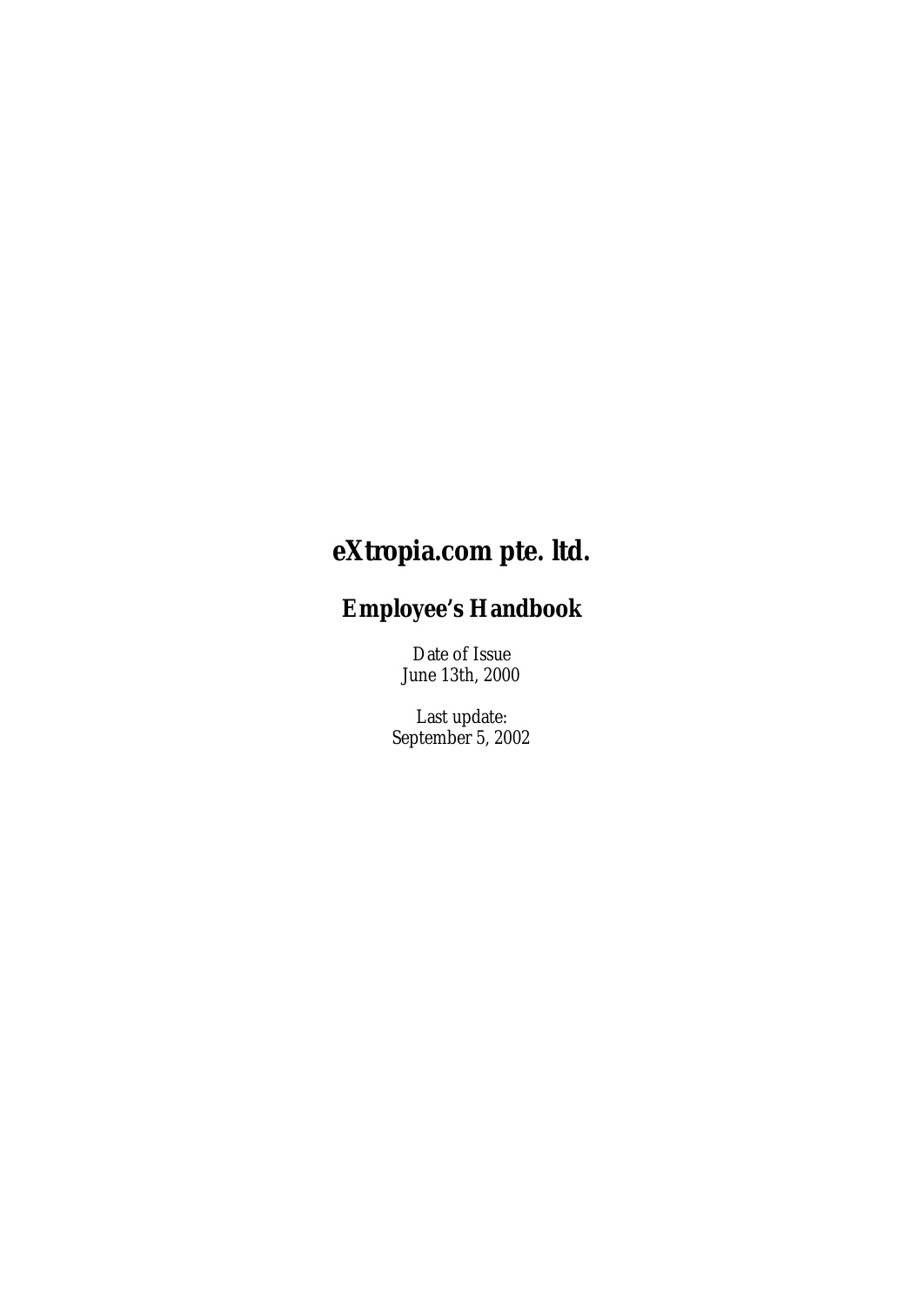# **Table of Content**

| 1.                                                                       |  |
|--------------------------------------------------------------------------|--|
| 1.1                                                                      |  |
| 1.2                                                                      |  |
| 1.3                                                                      |  |
| 1.4                                                                      |  |
|                                                                          |  |
| 1.4.2                                                                    |  |
| 2.                                                                       |  |
| 3.                                                                       |  |
| $\overline{4}$ .                                                         |  |
| 4.1                                                                      |  |
| 4.1.1                                                                    |  |
| 4.1.2                                                                    |  |
| 4.1.3                                                                    |  |
| 4.1.4                                                                    |  |
| 4.1.5                                                                    |  |
| 4.1.6                                                                    |  |
| 4.1.7                                                                    |  |
| 4.1.8                                                                    |  |
| 4.1.9                                                                    |  |
|                                                                          |  |
| 4.2                                                                      |  |
| 4.3                                                                      |  |
| 4.4                                                                      |  |
| 5.                                                                       |  |
| 5.1                                                                      |  |
| 5.2                                                                      |  |
| 5.3                                                                      |  |
| 5.4                                                                      |  |
| 5.5                                                                      |  |
| 6.                                                                       |  |
| 6.1                                                                      |  |
| 6.2                                                                      |  |
| 6.3                                                                      |  |
| 6.4                                                                      |  |
| 6.5                                                                      |  |
| 6.6                                                                      |  |
| 6.7                                                                      |  |
| 6.8                                                                      |  |
| Network and Internet Access, Virus and Pirated Software Policy 14<br>6.9 |  |
| 6.9.1                                                                    |  |
| 6.9.2                                                                    |  |
| 6.9.3                                                                    |  |
| 6.9.4                                                                    |  |
| 7.                                                                       |  |
| 7.1                                                                      |  |
| 7.2                                                                      |  |
| 8.                                                                       |  |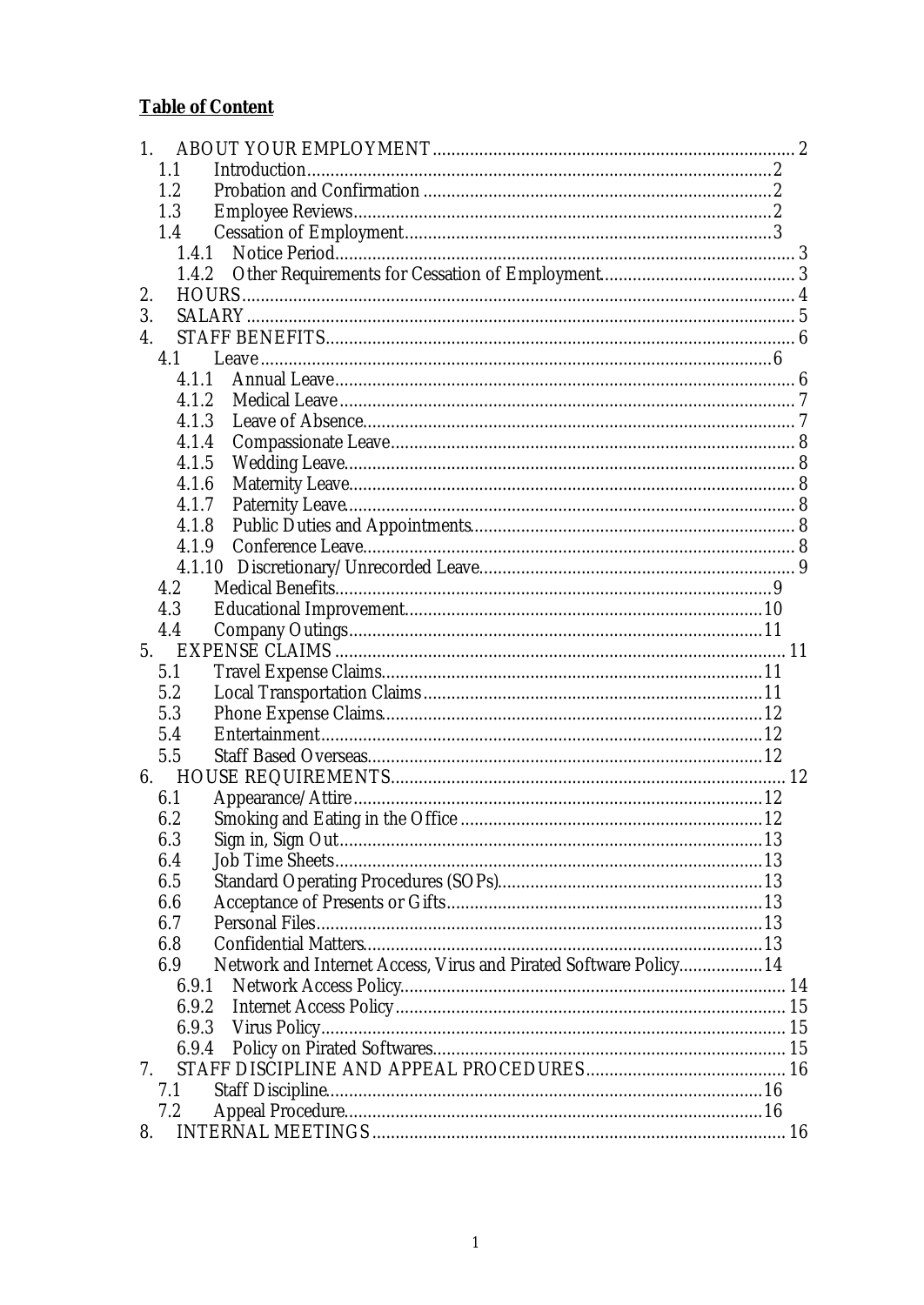## **1. ABOUT YOUR EMPLOYMENT**

#### **1.1 Introduction**

Set out in this Employee's Handbook are the conditions of employment for all permanent full-time employees of eXtropia.com pte. Ltd ("the Company").

Our contract of employment is made up as follows:

- i. The letter of offer signed by the successful candidate. This contains the general terms and conditions under which employment in eXtropia is offered.
- ii. Employment Contract
- iii. The rules, procedures, terms and conditions of the service contained in this handbook which will be updated from time to time.
- iv. Any notice of variation sent to the staff member during the term of service.
- v. Other policies and procedures.

It is our intention that, by publishing clear statements of our policies and practices in relation to each person's terms of employment, we can ensure that our principal asset, i.e. our people, are deployed to the maximum mutual benefits.

The principal aims of our staff policies are the selection, development and retention of talented people who are capable of, and committed to, applying their skills in the interest of eXtropia.com pte. ltd.

#### **1.2 Probation and Confirmation**

- 1.2.1 New employees will be placed on a probationary period (or as specified in the employee's letter of offer and employment contract) for mutual assessment of compatibility and performance, not necessarily for salary review. The period of probation will vary with each employee and their personal circumstances.
- 1.2.2 Employees on probation are entitled to all rights and privileges of permanent employees **except** for the following:
	- i. Leave of absence;
	- ii. Annual Leave;
	- iii. Maternity/Paternity Leave;
	- iv. Medical Leave;
	- v. Bonuses;
	- vi. Medical Benefits;
	- vii. Group basic medical insurance (if any); and
	- viii. Share options under the Share Option Scheme (if any).
- 1.2.3 Your Line Manager will assess your performance during the probationary period and determine your suitability for employment confirmation. The probationary period may be extended if your Line Manager deems it necessary.

#### **1.3 Employee Reviews**

1.3.1 In order to maintain fair and equitable relationships, every employee's job responsibilities and job performance, housekeeping, and general contribution to the Company are reviewed regularly. If you have any questions regarding your work, you should feel free to ask at any time, even outside the scope of formal reviews.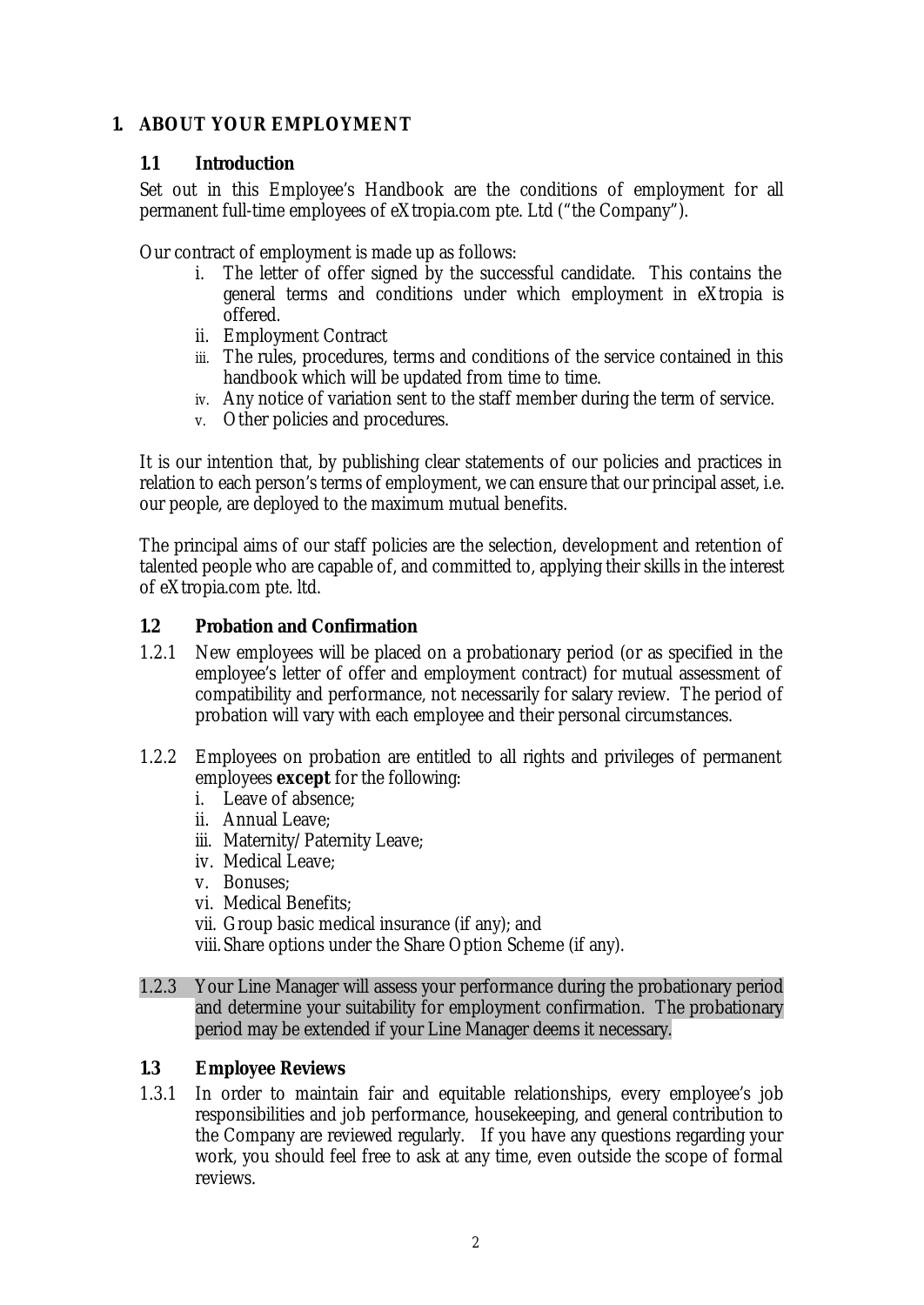- 1.3.2 eXtropia's performance review system is based on discussion and feedback from your peer(s) and supervisor(s). You will have your first formal review prior to your employment confirmation and thereafter annually.
- 1.3.3 The reviews will be based on the following criteria and will be carried out with the employee and their relevant heads of department. It is at this time that a constructive discussion should ensue based upon an evaluation of performance.
	- i. Salary will not automatically be increased each year. However, the Company shall comply with NWC recommendations in giving annual increments to staff that have completed one year's service. This will allow the "steady" worker to maintain a constant pace without their continued employment being threatened by their salary level.
	- ii. The overall success of eXtropia depends solely on the expertise of individual staff members. Members of staff who perform beyond their responsibilities will be recommended to receive special bonuses at the discretion of the Company, if financial conditions allow.
	- iii. Salary level will be determined by:
		- a. The improved performance in any relevant capabilities including administrative and specific job responsibilities (for example: technical, marketing, sales).
		- b. The ambition shown by the employee balanced with the responsibility shown by that individual.
		- c. Higher scholastic achievements.
	- iv. Bonus levels will be determined through the Company's assessment of the employee's contribution to the improved performance of the Company shown through:
		- a. Outstanding contribution, initiative and/or sacrifice shown by the employee throughout the year.
		- b. Co-operative attitude towards co-workers and colleagues.
		- c. Professionalism, quality and independence of work while promoting a culture of on time and high quality delivery of work.
		- d. Housekeeping punctuality, time sheet submission, administrative procedures that come with different tasks, adherence to office rules and procedures.

# **1.4 Cessation of Employment**

#### **1.4.1 Notice Period**

The following notice period or salary payment in lieu of the notice is required by either the Company or the employee in order to terminate the employee's employment with the Company:

1.4.1.1 For employees on probation - one-day notice is required.

- 1.4.1.2 For confirmed employees the notice period is stated in your Employment Contract.
- 1.4.1.3 For employee who is dismissed under the dismissal clause of the employment contract - no notice period or payment in lieu of notice will be given.

# **1.4.2 Other Requirements for Cessation of Employment**

- 1.4.2.1 Once a cessation of employment is initiated, it is necessary that the employee returns all company property and makes settlement of all obligations to the Company prior to receiving his final pay.
- 1.4.2.2 In the case of an employee holding an Employment Pass, the Inland Revenue Authority of Singapore (IRAS) requires one month's notice of their intention to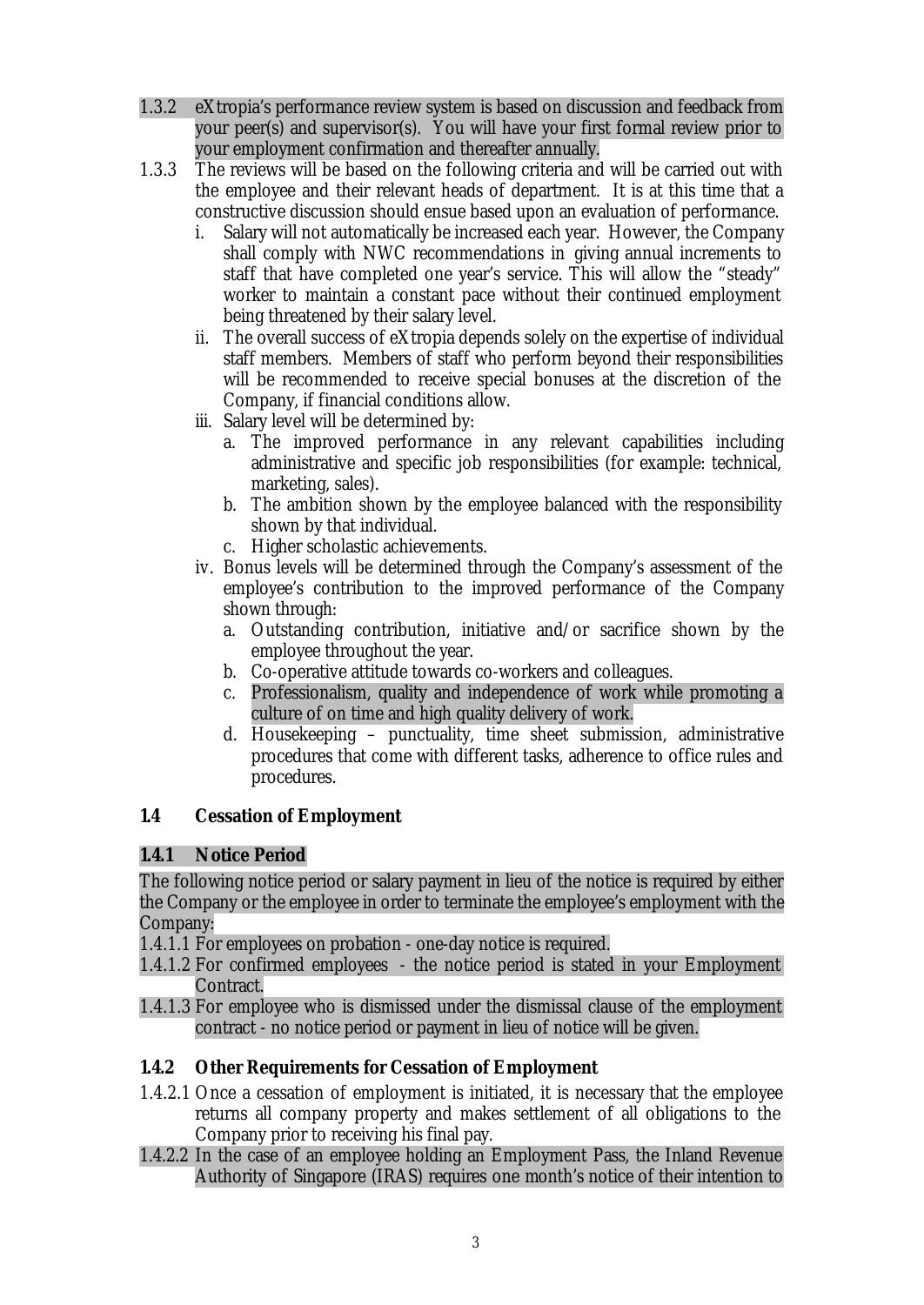leave the Company and requires that the Company withhold the employee's one month salary until his/her tax liabilities are fully settled and paid. For employee who is dismissed without notice, the salary for his/her last month of employment with the Company will be withheld for tax clearance.

- 1.4.2.3 For Singapore Permanent Residence, you are not required to settle your tax liabilities upon the cessation of employment but you will be required to provide a letter of undertaking indicating that you will not be leaving the country permanently and you will settle your tax payment on your own.
- 1.4.2.4 The employee will continue to be bound by any non-disclosure agreements signed by the Company.
- 1.4.2.5 A duty officer may be appointed by the Company to assist the employee in packing up his/her personal belongings. The property of the Company shall remain only the property of the Company and shall not be removed from the Company's premises unless under the instruction of the Company's directors. This includes but is not limited to all documents, letters, correspondence, project material, books, equipment, stationery and any other item not expressly mentioned here.
- 1.4.2.6 An employee shall not, either during or after termination of his/her employment, hereunder use, divulge or communicate to any person, or persons, any trade secret of eXtropia or any other confidential information which he/she may receive or obtain in relation to the affairs of eXtropia, to the detriment or prejudice of eXtropia, except in the proper course of his/her duties.

#### **2. HOURS**

- 2.1. Normal office hours are from 9am to 6pm, on Mondays to Fridays. The standard working week is 40 hours. This assumes 9 hours a day (including an hour for lunch) and a 5-day work week.
- 2.2. Staff working on-site at a customer site are required to be in the client's office no later than 9am and to leave no earlier than 6pm. While we can maintain a flexible schedule at eXtropia, when working with customers, the utmost professionalism is required.
- 2.3. The office will be closed on public holidays specified by the Singapore Government.
- 2.4. When a staff member is assigned to work overseas (outside of Singapore), he/she will observe the working days and public holidays of the country that they are in. Off-days for having to work overseas on a Singapore public holiday will be granted only on a discretionary basis.
- 2.5. Punctuality is expected of all members of staff. An allowance of 60 minutes flexibility will be given from the contracted time of 9 am with no penalty. However, the employee is expected to make up the time through extended working hours. For example, if an employee arrives at 10 am, the normal working day would be from 10 am to 7 pm.
- 2.6. The intention of the clause 2.5 is not to allow staff to consistently come in later than the Company's office hours but to provide occasional flexibility. The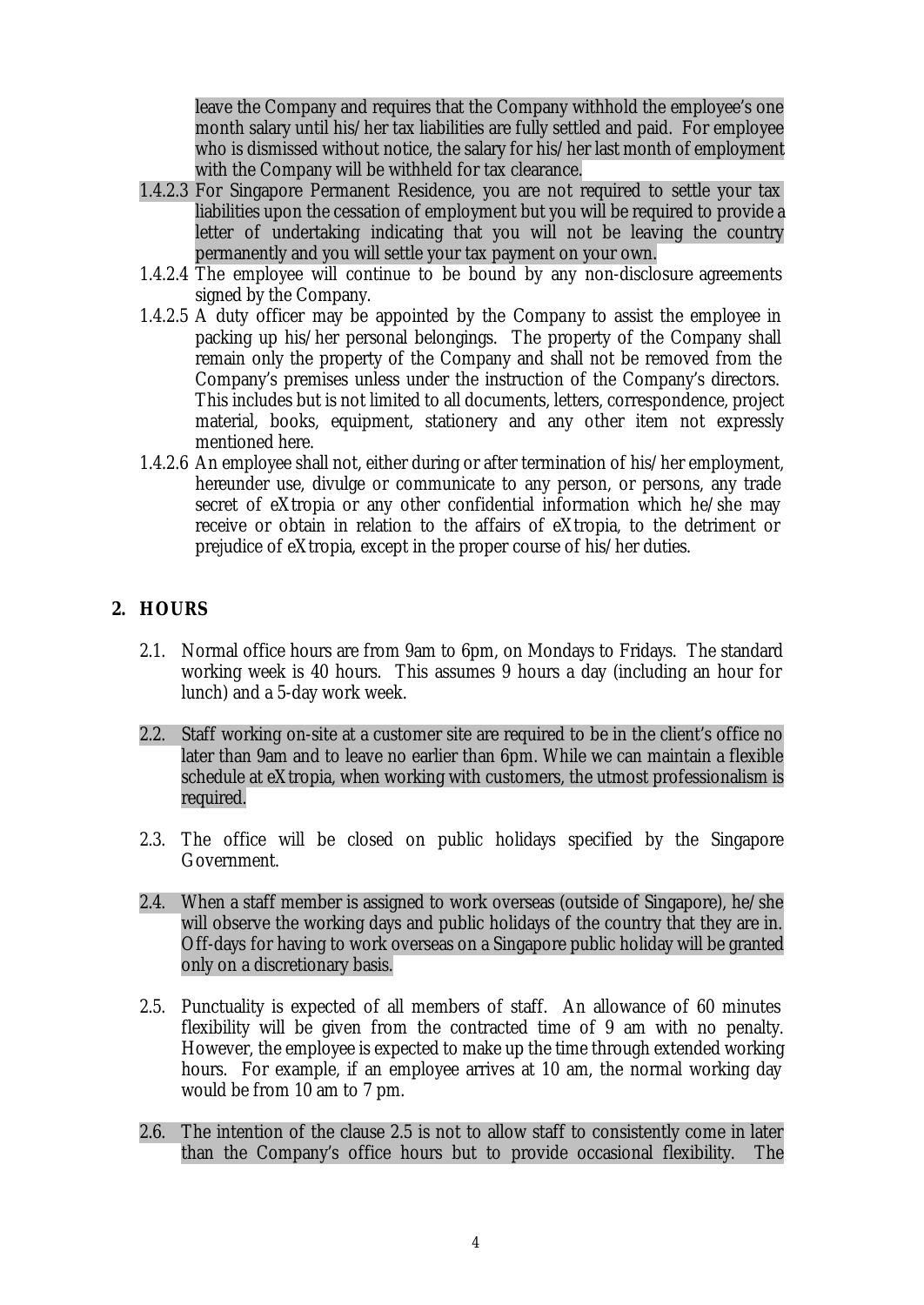Company reserves the right to inform the employee whether their presence is necessary to be closer to the standard working hours stipulated in clause 2.1.

- 2.7. Furthermore, if a staff member is going to arrive at work late, he/she should inform one of the team members and advise the time he/she will arrive. The team member should then inform all the staff members by sending an email to localstaff@eXtropia.com
- 2.8. There may be times that employees need to come in late, leave early or be out of the office for a short period of time, especially when projects and work keeps people late or in the office longer than usual. An employee who needs to do so must inform his/her line manager well ahead of time and advise when he/she will be back to the office. If the employee's project is in a critical period, like during a User Acceptance Testing (UAT) period or the 2 weeks following any go-live, he/she will be expected to be contactable in case of an emergency.
- 2.9. Any employee may be required to work beyond the normal hours from time to time to complete their work on schedule.
- 2.10. Absence from duty without any valid reasons or prior approval from the staff member's line manager will result in the deduction of pay for the period of time involved. If your line manager is not available, you should seek approval from the person who is covering the line manager's duties or from one of the executive shareholders.
- 2.11. An employee who is absent for 3 consecutive days without notice or valid reasons would be deemed to have breached the condition of employment and therefore liable for dismissal.
- 2.12. While we remain flexible about different styles of work, working from home is generally discouraged with general preference that employees work in the office during office hours. The work environment, network, and connectivity are all planned to optimize working conditions not just for the individual but also for teamwork. Working from home will be allowed on limited projects and permission would only be granted to reliable senior employees who can be productive without too much supervision, and can work independently. This privilege will have to be denied if other managers or projects require that they be present in the office, or if meetings are organized which require their input and attendance.

# **3. SALARY**

- 3.1 Pay-day occurs generally on the  $28<sup>th</sup>$  day of every month. Staff salary and terms of employment are to remain strictly confidential. In other words, staff members are required not to discuss salary issues with other fellow staff members.
- 3.2 It is the Company's intention that if economic conditions are favorable, a bonus will be paid to every confirmed full-time staff member at the end of each year, unless otherwise stated in the offer letter or employment contract. If a person is hired during the year, his/her bonus will be pro-rated. If a person leaves or is terminated before the end of a year, he/she will receive no bonus or part thereof for that year unless otherwise stipulated by the management of eXtropia.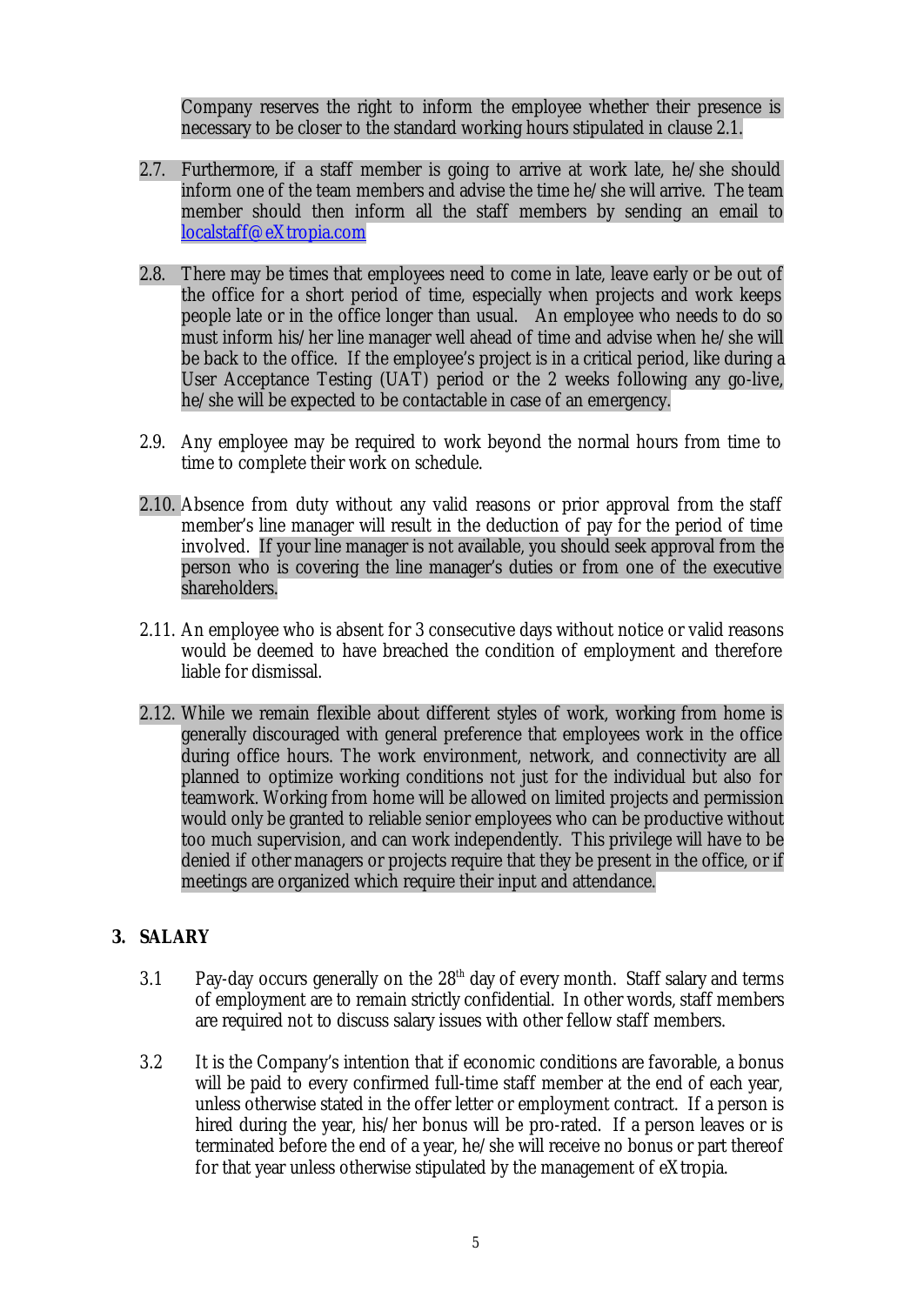3.3 Bonus may be in the way of share options in accordance with any share option scheme as introduced by the directors and updated from time to time. The issue of share options is solely at the discretion of the directors.

# **3.4 Overtime Pay**

- 3.4.1 Overtime pay is only available to employees with salaries of S\$1,200 or less per month.
- 3.4.2 It is the intention of eXtropia to pay for overtime on a discretionary basis only overtime that is approved and/or authorized as overtime hours will be paid.
- 3.4.3 Hours worked beyond the 40 hour standard workweek (excluding the one hour lunch break daily) will be considered overtime.
- 3.4.4 Overtime will be calculated at the rate of one and a half hours for every hour worked if during the week or on Saturday; and
- 3.4.5 At the rate of two hours for every hour worked if on a Sunday or Public Holiday.
- 3.4.6 Staff who are not eligible for overtime pay but who earn S\$2,000 or less a month can claim a maximum transport allowance of S\$10.00 if they carry on past 10 pm on workdays Monday through Friday. On occasion when work is carried out past 12 midnight, staff will be entitled to claim for full transport reimbursement.

# **4. STAFF BENEFITS**

#### **4.1 Leave**

All leave applications require adequate notice (see guidelines) as follows:

| <b>Notice Period</b> |
|----------------------|
| 2 weeks              |
| 1 month              |
| 2 months             |
|                      |

The Company reserves the right to request for documentations for any leave applications (including unpaid leave). Submission of medical certificate(s) upon the employee's return from his/her medical leave is mandatory.

# **4.1.1 Annual Leave**

- 4.1.1.1 As a permanent full-time employee, a staff member earns 14 working days of paid annual leave each year (except as otherwise stated in the employment letter). If a person is hired during the year, his/her number of days of annual leave will be pro-rated.
- 4.1.1.2 An employee who holds a position of the head of a department or above and is entitled to 14 working days of paid annual leave in the first year will be given an addition of 1 day for each subsequent year, up to a maximum of 21 working days of paid vacation a year.
- 4.1.1.3 If a staff member resigns or is terminated by the Company after 6 months of service, he/she shall be entitled to annual leave in proportion to the number of completed months of service in that year. Staff members who have served less than 6 months in the Company will not be entitled to any leave. Depending on the time required for handover and to complete the outstanding work, the usage of your leave balance in lieu of notice period will be decided by the management on a case-to-case basis. In the case that you are requested to serve the full notice period, salary will be paid to you for the leave balance not used.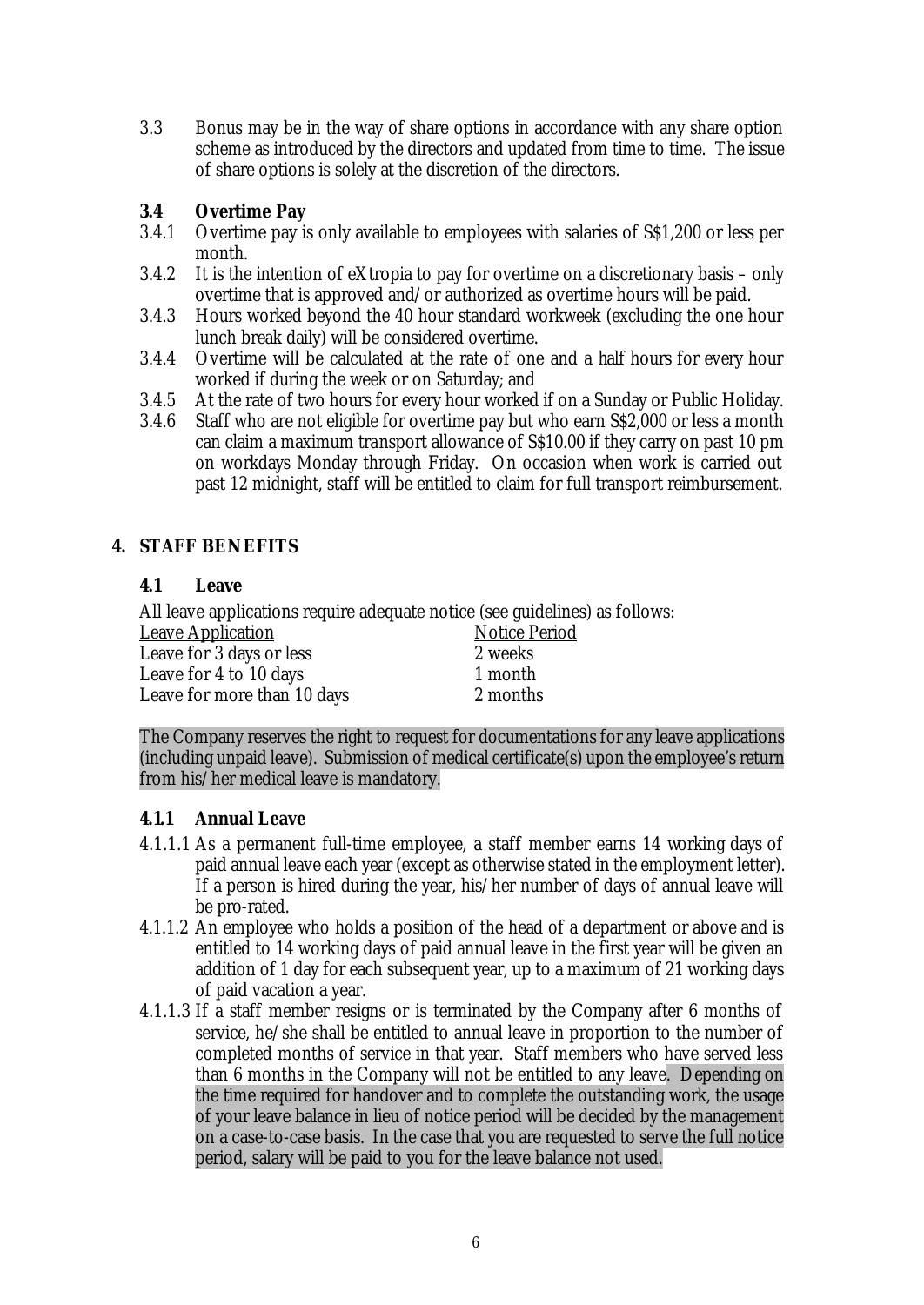- 4.1.1.4 If the office has declared a half-day holiday on a non-public holiday, annual leave applied for on that day will be considered as one full day.
- 4.1.1.5 If an employee is entitled to annual leave that is not taken in that same calendar year, he or she can carry forward a maximum of 7 days into the next year unless it is stated otherwise in the employee's other personnel documents.
- 4.1.1.6 As we believe that the best benefits from leave are gained by having a break for a decent period of time, block leave of a week or more is preferred. Half (1/2) day leave will be granted on a discretionary basis or if it is for an emergency. This is far less disruptive for the Company. If we can plan in advance for your leave, we can take the necessary steps to schedule work and human resources more optimally.
- 4.1.1.7 In anticipation of festive periods when a large number of staff may wish to go on leave, employees are advised to apply for leave early. Approval will be given on a first-come-first-served basis. Preference will be given to those who have not had a chance to take leave during the prior festive period, and who do not have any pressing work matters that require their attention during the period. It will be up to the line manager's discretion on how to resolve conflicts.
- 4.1.1.8 Procedure for leave application each application must be filled in by the applicant in full before submission to the Human Resource person-in-charge. The onus will be on each applicant to notify all relevant persons of his/her intention to take leave, get their approval and to obtain their signatures for the leave application. These persons can include his/her project manager, line manager and any person who may be assigning work to the staff, or whose work is dependent on a deliverable from the staff member, especially during time the person will be on leave.
- 4.1.1.9 All leave approval is discretionary and insufficient notice or work commitments may require that leave might be deferred or be denied.
- 4.1.1.10If any staff member returns late from scheduled leave without notice or a valid reason, such as a cancelled flight or Act of God, it will be up to the discretion of the Company to decide whether the staff member in question is to continue employment or be dismissed.

# **4.1.2 Medical Leave**

- 4.1.2.1 Employees shall be granted a maximum of 60 days' medical leave per year, that is: - 14 days outpatient sick leave
	- 46 days hospitalization leave
- 4.1.2.2 An employee should inform his/her line manager as and when they need to take sick leave, and the manager should check to see how long the period of sick leave is likely to be, so as to allow the manager to plan ahead and ensure that clients are informed, meeting times changed or any adjustments made to the schedules if needed.
- 4.1.2.3 A doctor's certificate (medical certificate) must be produced in order to claim each day of sick leave taken. Please take note that the medical certificate should be submitted to the office within 5 days upon return from the sick leave, otherwise it will be considered invalid and the leave will be considered as annual leave.

#### **4.1.3 Leave of Absence**

4.1.3.1 Leave of absence refers to authorized unpaid leave. It is not a right of the staff but may be granted by the employee's Line Manager (upon consultation with other team leaders) conditionally upon:

- The employee not having annual leave or having used up his/her annual leave;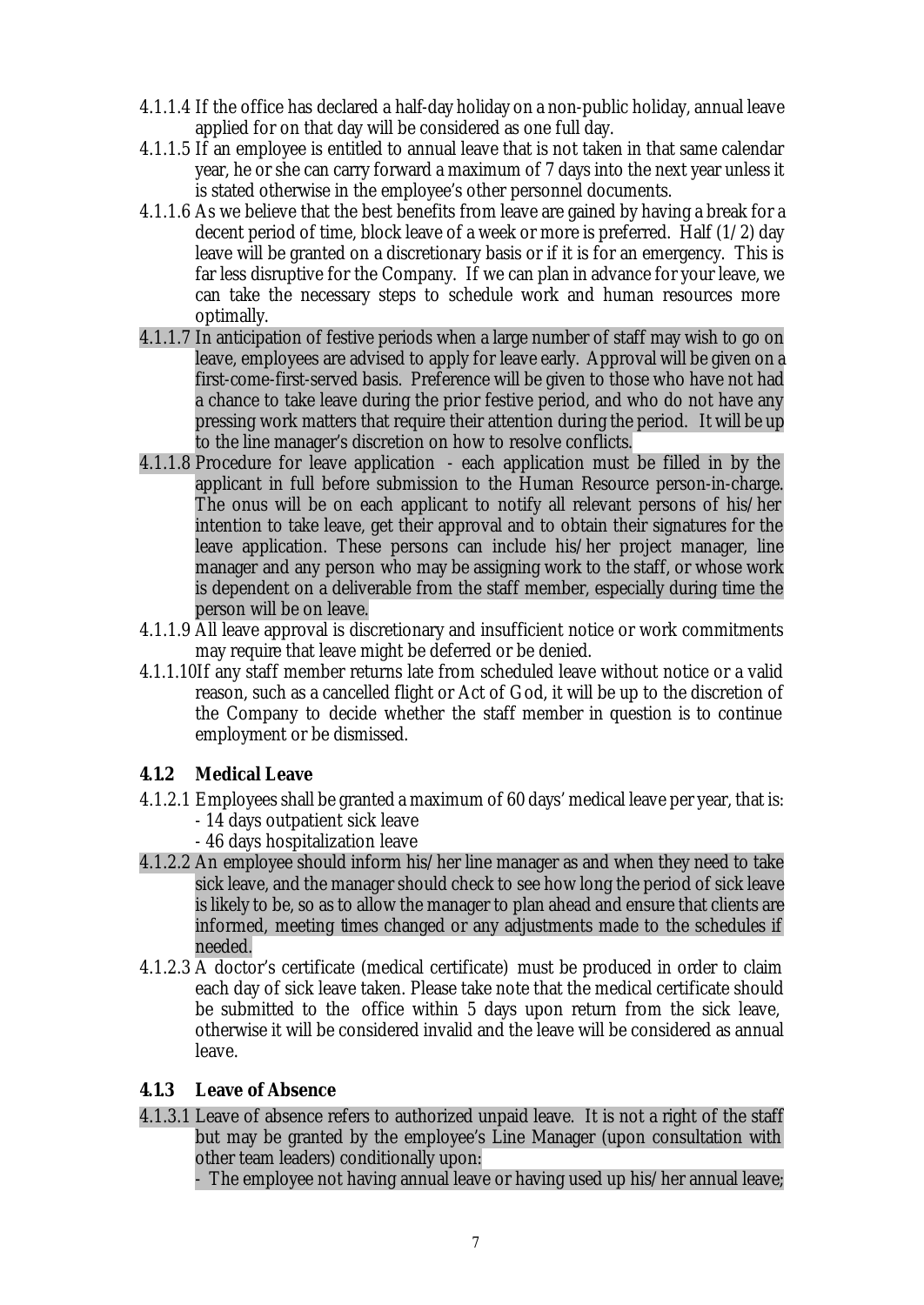- Employee's reasons being substantiated by proof and considered valid by the Line Manager

4.1.3.2 If an emergency occurs and you are going to be absent for more than two (2) weeks, request approval for leave of absence as soon as possible. This will allow the office to arrange schedules accordingly, and if approved, will allow you to maintain your continuous service record. Ample notice is required if you need an extension.

# **4.1.4 Compassionate Leave**

Occasions will arise when there is a need for absence from work because of death of an immediate family member. Family member refers to parents, siblings, children, grandparents and spouse. Leave with regard to other members of family may only be granted on a discretionary basis. Employees are entitled to leave of 3 working days.

# **4.1.5 Wedding Leave**

Employees are entitled to 3 working days of Wedding Leave. Any additional days required should be taken from the annual leave entitlement.

# **4.1.6 Maternity Leave**

- 4.1.6.1 We recognize our obligation to safeguard the security of employment for our women employees who may wish to return to work within reasonable time after the birth of a baby.
- 4.1.6.2 Please inform eXtropia as soon as is practical with regards to a pregnancy so that plans can be made for your forthcoming absence. Every effort will be made by the Company to accommodate the job demands to your pregnancy.
- 4.1.6.3 You must give at least two (2) month's notice in writing of your intention to take maternity leave. This notice should be supported by a medical certificate showing the "expected" date of confinement.
- 4.1.6.4 You are entitled to 3 months' maternity leave for the first and second child and 2 months' maternity leave for the third and 1 month's maternity leave for every subsequent child.

# **4.1.7 Paternity Leave**

Fathers will be entitled to the first day of the childbirth and will be given 10 & 5 working days of Paternity Leave, for the 1<sup>st</sup> and  $2<sup>nd</sup>$  child respectively, subject to the approval of eXtropia provided that application for Paternity Leave is submitted at least two (2) months ahead. Approval will be discretionary depending on work commitments and staff resources. No paternity leave will be given for the birth of subsequent children except for the day of childbirth.

# **4.1.8 Public Duties and Appointments**

The Company allows the necessary time off from work and makes certain financial allowances in some situations, such as authorized witness duty and national service duty.

# **4.1.9 Conference Leave**

The number of days of conference leave entitlement is stated in the employee's Employment Contract. Conference leave is not an entitlement and each case will be considered on its own merit such as the employee being a perennial speaker at a conference where eXtropia has a marketing or recruitment interest.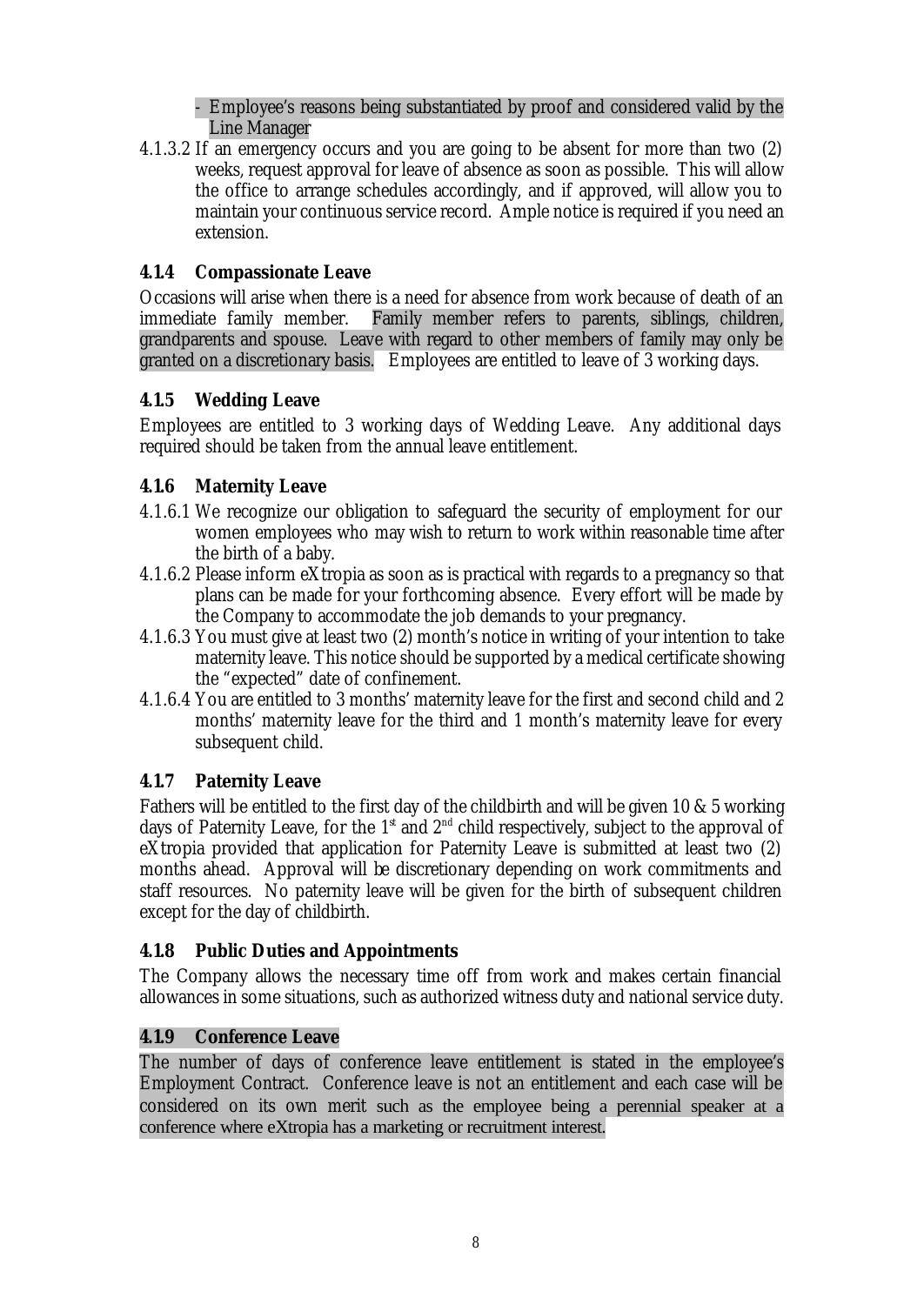## **4.1.10 Discretionary/Unrecorded Leave**

- 4.1.10.1 Work done overtime or on public holidays is not days earned towards annual leave. The Company may give additional leave for the entire company. But this kind of leave (and public holidays) is not transferable as they are given during the Company's down time, when there are few demands on projects and deadlines. Therefore, it is not the Company's policy to add an extra day of annual leave for days worked during weekends or public holidays.
- 4.1.10.2 However, the COO and the Line Managers, project leads, project managers/director who manage the various projects, have the discretion to give occasional time or days off outside of the leave allotment, especially to technical or any other staff that have been working extra hard or late hours on projects. This is entirely dependent on resource constraints, and of course up to the project managers who can decide when is the best time to give this sort of time off.
- 4.1.10.3 This kind of leave is not an entitlement or a right. It will be granted only as an exception rather than the rule. If granted, it is not done on a basis of an hourfor-hour replacement of overtime spent, unless it is this is overtime pay for staff earning S\$1,200 and less (terms of this should be pre-negotiated, in any case, with the employment contract).
- 4.1.10.4 If an employee expects to work late, and wishes to have that time taken into consideration for possible discretionary leave, he must inform his line manager in advance. If there is a request for his time by someone other than the line manager, the requestor and/or the employee must notify the line manager for his approval. The line manager needs to give his approval before this extra time can be counted in consideration of discretionary time off. Any request for discretionary leave or time off after the event will be refused.
- 4.1.10.5 The Line Manager must take into consideration overall productivity of the employee, and general urgency or necessity of such work to be done before granting such a request. Seniority and level of responsibility of the employee is also a factor – a senior employee is expected to accept a higher level of responsibility and workload (attending occasional meetings on a Saturday does not count, for example). If an employee takes it upon himself to go beyond requirements for a project or spend time learning something new, it is commendable, but not necessarily justifiable time expense for the Company, and thus not grounds for discretionary leave.

# **4.2 Medical Benefits**

4.2.1 Medical consultation will be reimbursable for a maximum of S\$20.00 per claim for visits to general practitioners. Compensation for specialist treatment is granted only upon referral by the Company's doctor and will be reimbursable for a maximum of S\$50.00 per claim. The details of the Company's doctor can be obtained from the Human Resources Department.

4.2.2 The Company will **not** bear the expenses in connection with the following:

- a. Illness or injury arising from participation in or attending any hazardous sport, pursuit or pastime.
- b. The performance of any unlawful act; exposure to any unjustifiable hazards except when endeavoring to save human life; the use of drugs not medically prescribed; congenial anomalies.
- c. Self inflicted injury or illness or a condition caused by chronic alcoholism or drug addiction.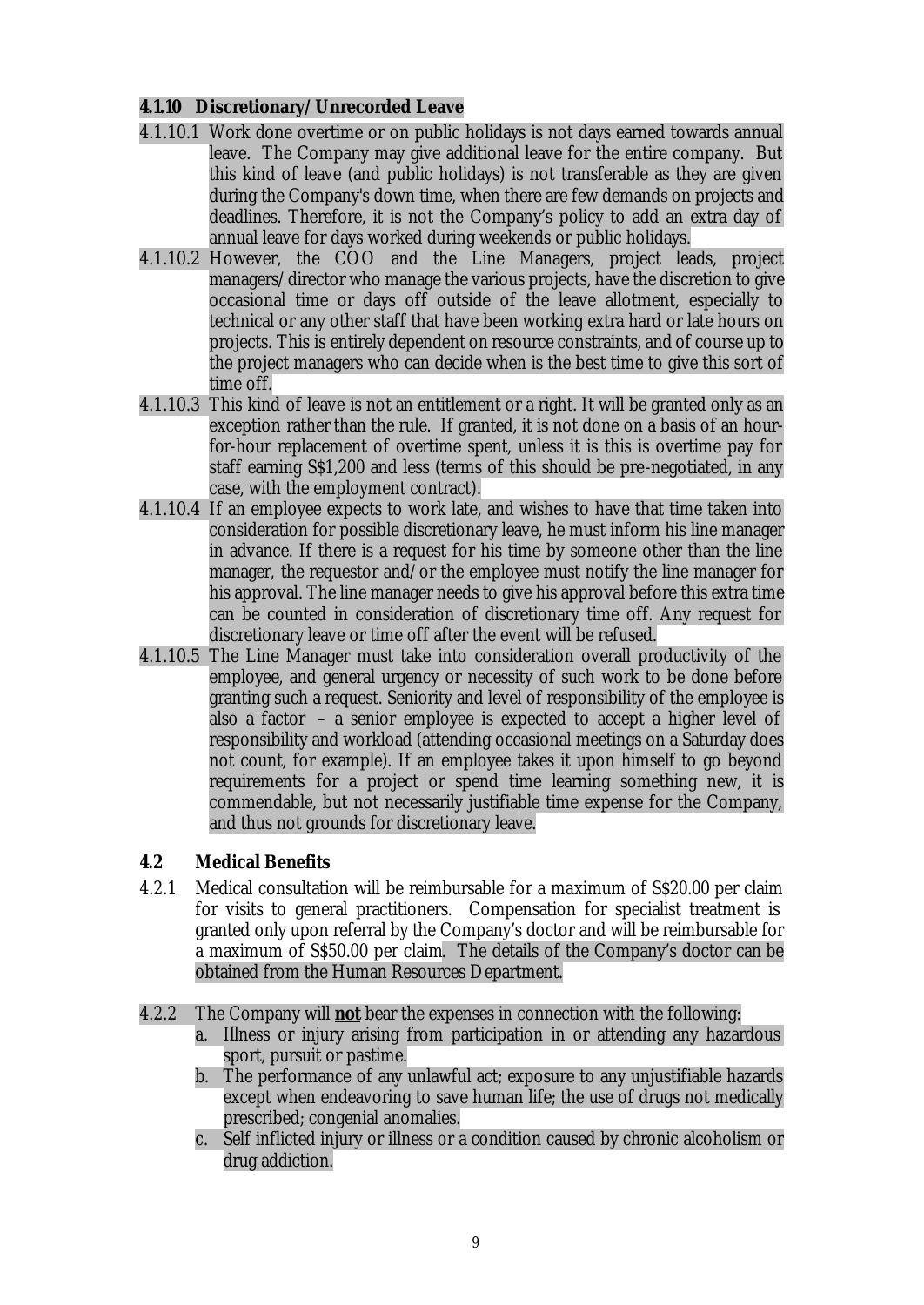- d. Treatment of mental diseases or a condition caused by chronic alcoholism or drug addition.
- e. Medical or surgical appliances.
- f. Cosmetic or plastic surgery of deformities.
- g. Denture treatment, bridge work, orthodontic treatment and crowning.
- h. Treatment by herbalist, acupuncturists and bone-setters.
- i. Childbirth.
- j. Physical examination or health check-ups not in connection with treatment of sickness or injury and not recommended by a company doctor or not at the requirement of the Company.
- k. Specialist fee for pathology, radiology and physiotherapy, diagnostic, x-ray and laboratory tests.
- l. Sterilization of either sex, such as castration, vasectomy and tubectomy.
- m. Circumcision except cases which has clinical indications, example phimosis.
- n. Sexually Transmitted Disease and AIDS.
- o. Prosthetic appliances such as artificial limbs and hearing aids.
- p. Abortion, miscarriage, infertility or sub-fertility.
- q. Rubella.
- 4.2.3 The Company reserves the right of requesting a medical report as a supporting document for each outpatient medical claim.

## **4.3 Educational Improvement**

- 4.3.1 The Company is continually striving to improve its technical and creative excellence and therefore, encourages its employees to improve their personal capabilities. To give assistance to confirmed full-time employees, the Company will share a percentage of the costs of company approved formal courses (after office hours) that are relevant to the scope of work for that employee. To become eligible for this assistance, the employee must work for the Company for a "bonded" period after the completion of the course or forfeit the allowance given. The period of the bond will be determined by eXtropia and will take into consideration the duration of the course, the cost and the professional level of the employee.
- 4.3.2 The Company organizes the following trainings regularly to help our staff improve their work skills:
- 4.3.2.1 Brown Bag it aims to help the staff improving presentation skills. Topics must be work related. Attendance is compulsory. Brown Bags normally take place biweekly (with Tech Reviews in between) on Thursday at 1pm.
- 4.3.2.2 Tech Review it aims to help the staff improving their technical skills. Topics must be technical in nature. Attendance is NOT compulsory but those who attend are expected to take notes and be asked questions in the next session. Tech Reviews normally take place biweekly (with Brown Bags in between) on Friday at 11am.
- 4.3.2.3 Book Club Meetings it aims to help the staff improving knowledge of the selected topics. Only selected staff are required to attended. The meeting normally takes place once a week.
- 4.3.3 Performance and attendance in the training sessions will contribute to the employee's year end assessment.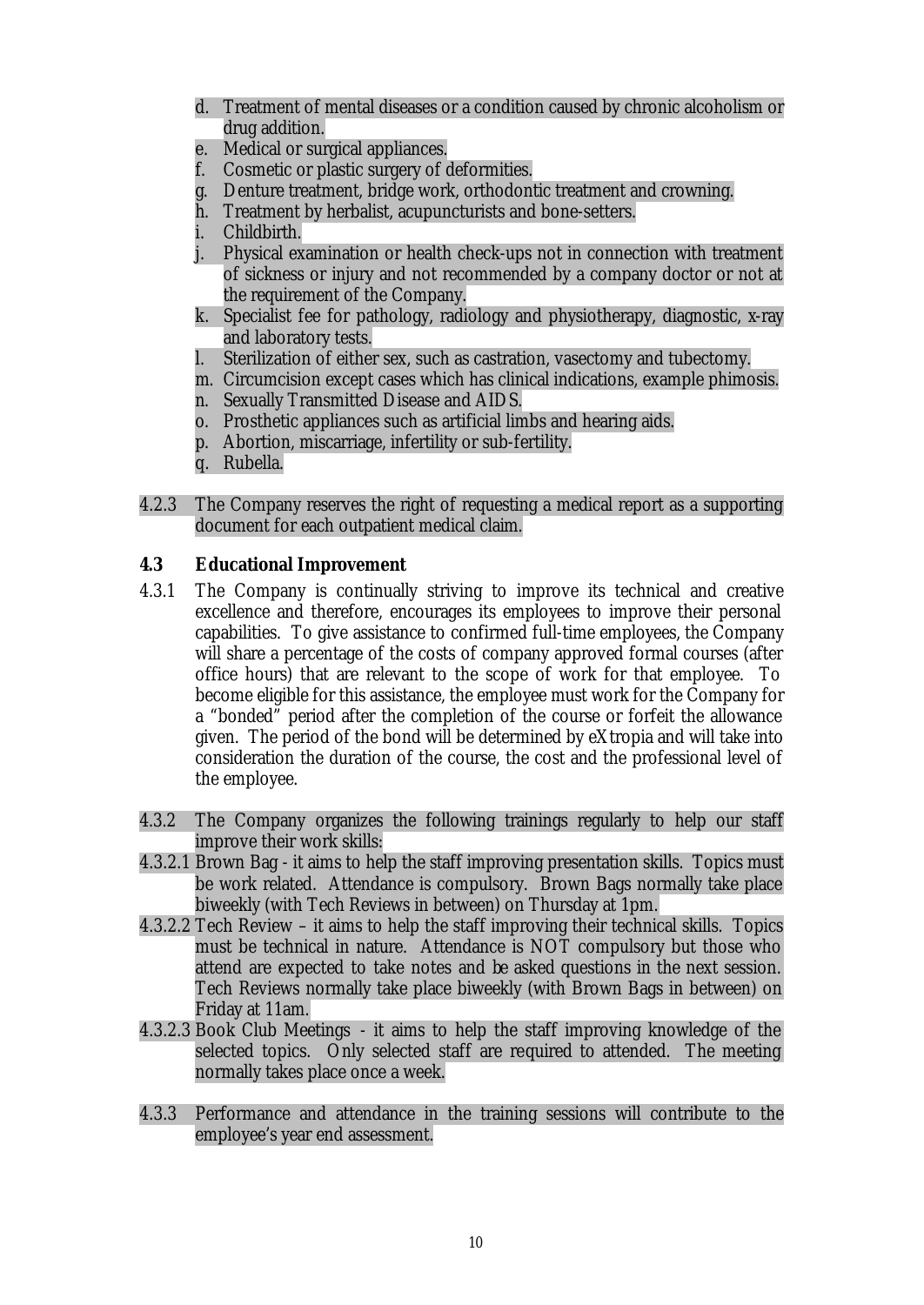## **4.4 Company Outings**

The Company organizes regular outings like movie days, annual dinner and other staff events from time to time.

#### **5. EXPENSE CLAIMS**

Please refer to "Managing Finance SOP" for types of expense claims and expense claims procedures. A copy of the SOP can be found in the  $\Bbb N$ Bacchus $\Delta\Administration$ public doc directory of the Company's network.

The rules of expense claims are provided as follows:

#### **5.1 Travel Expense Claims**

- 5.1.1 Employees who are requested to travel overseas will be reimbursed travel expenses of up to a maximum of S\$50.00 per day for travels in all Asean countries. The per diem limit applies to the following expenses: meals (breakfast, lunch and dinner) excluding entertainment; transportation for business purposes only; and
	- hotel incidental expenses
- 5.1.2 The per diem limit for other travel areas will be announced by the management as and when the travel is necessary.
- 5.1.3 The per diem limit does not apply to the following expenses:
	- economy class airfare and room rate which will be booked by the Company using special corporate rates (if available).
	- work-related mobile phone roaming charges incurred during the period of the business trip
	- entertainment expenses which must be pre-approved as stated in Point 5.4.1 below
- 5.1.4 The per diem limit does not apply if the travel expenses are chargeable to the client. However, the employee must follow the rules on travel expenses stipulated on the Company by the client.
- 5.1.5 All travel expense claims must be supported by receipts.

#### **5.2 Local Transportation Claims**

- 5.2.1 The Company will not reimburse the daily morning and evening transport expenses to and from employee's home to office or any other locations. However, the following work related transport expenses are reimbursable to the employee:
	- 5.2.1.1 To and from office to client's office/supplier/exhibition location or any other locations during normal office hours.
	- 5.2.1.2 To and from office/employee's home to Changi Airport on a business trip.
- 5.2.2 Any other transport claims will be considered on a case-by-case basis and is subject to executive shareholders' approval.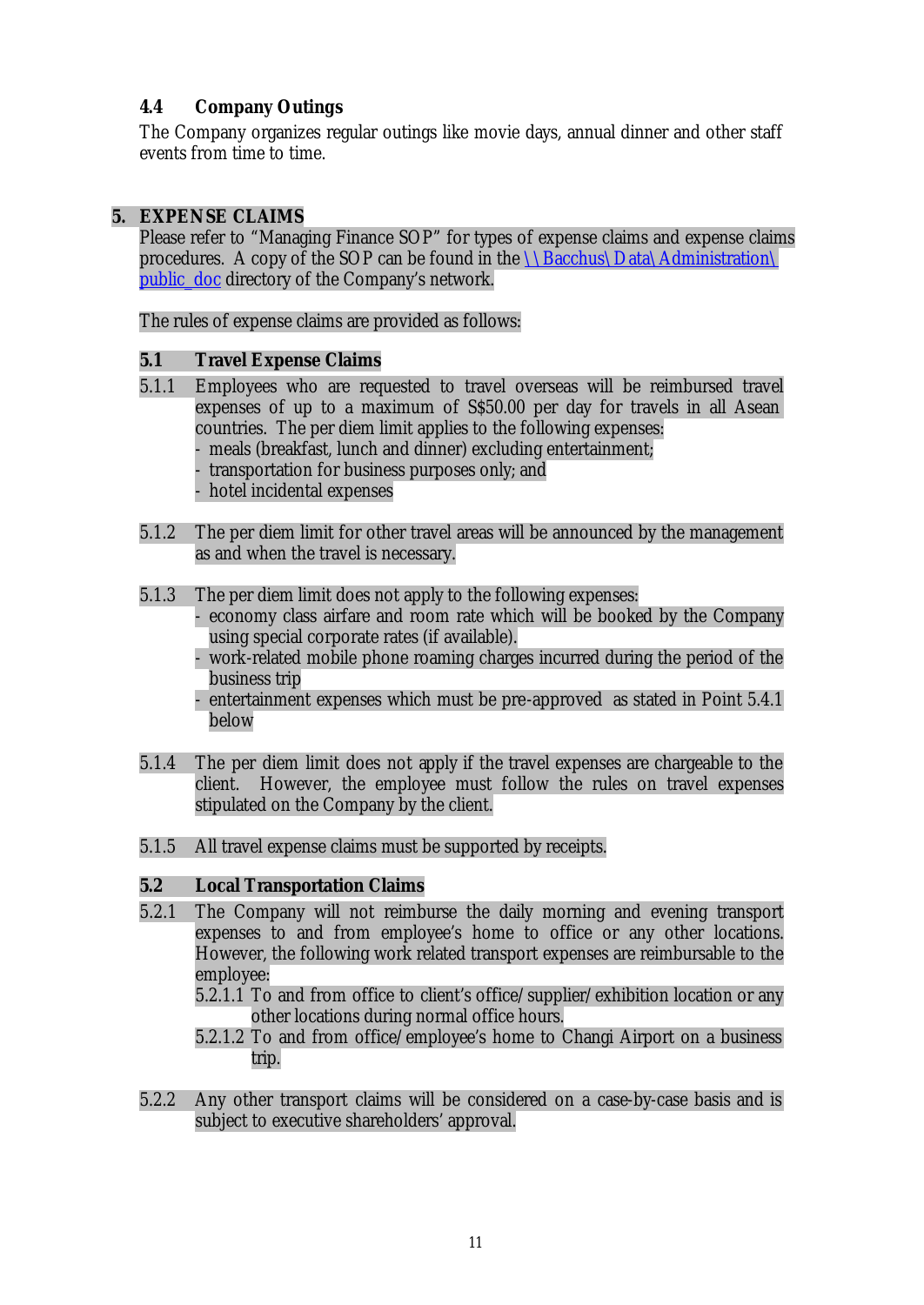5.2.3 All transport claims must be supported by receipts with purpose of the expense (e.g. meeting with clients), starting location and destination clearly stated on the claim form.

## **5.3 Phone Expense Claims**

- 5.3.1 The Company will reimburse international call or auto-roaming call charges incurred during the course of the Company's business activities. The Company will not reimburse any personal phone expenses.
- 5.3.2 All phone expense claims must be supported by phone bills (with the call recipients' telephone numbers listed on the bill) from the phone company.
- 5.3.3 Other requests for phone expense reimbursement will be decided on a case-bycase basis by the executive shareholders.

## **5.4 Entertainment**

- 5.4.1 Any entertainment expenses that are over S\$20 per occasion must be approved in advance by the executive shareholders.
- 5.4.2 All entertainment claims must be supported by receipts with name of the client and the purpose of the expense (e.g. sale of payroll project) clearly stated on the claim form.

## **5.5 Staff Based Overseas**

Employees who are based overseas will not be reimbursed for any travel expenses (e.g. hotel accommodation, meals and transportation etc) incurred at the city where they are staying in nor will they be reimbursed daily morning and evening transport expenses to and from their homes to client's office or any other locations unless it is stated otherwise in the staff's personnel documents. However, they can claim other standard expenses e.g. transport, phone and entertainment like their Singapore colleagues.

# **6. HOUSE REQUIREMENTS**

#### **6.1 Appearance/Attire**

- 6.1.1 While you are allowed to wear casual clothes in the office, for all client meetings involving sales, application development, technical support and project management, and when informed that there will be in-office guest visits, proper office attire is required. This means:
	- For men: business shoes and socks, slacks, long sleeve business shirt, tie, belts or braces
	- For women: skirts/office pants, shirts preferably with a jacket.

We provide a pantry for changing and an area for storing professional clothing if coming into the office itself in a tie may not be convenient.

- 6.1.2 You are expected to be prudent and reasonable in your appearance and behavior on the job.
- 6.1.3 All client dealings should be conducted responsibly, conforming to ethical and professional standards established by eXtropia.

# **6.2 Smoking and Eating in the Office**

Our office is an enclosed environment that tends to trap smells for a long period of time. In order to maintain a healthy environment for our staff, smoking in the office is strictly prohibited and eating in the office is strongly discouraged. Only light snacks like sandwiches and chips are to be consumed in the office.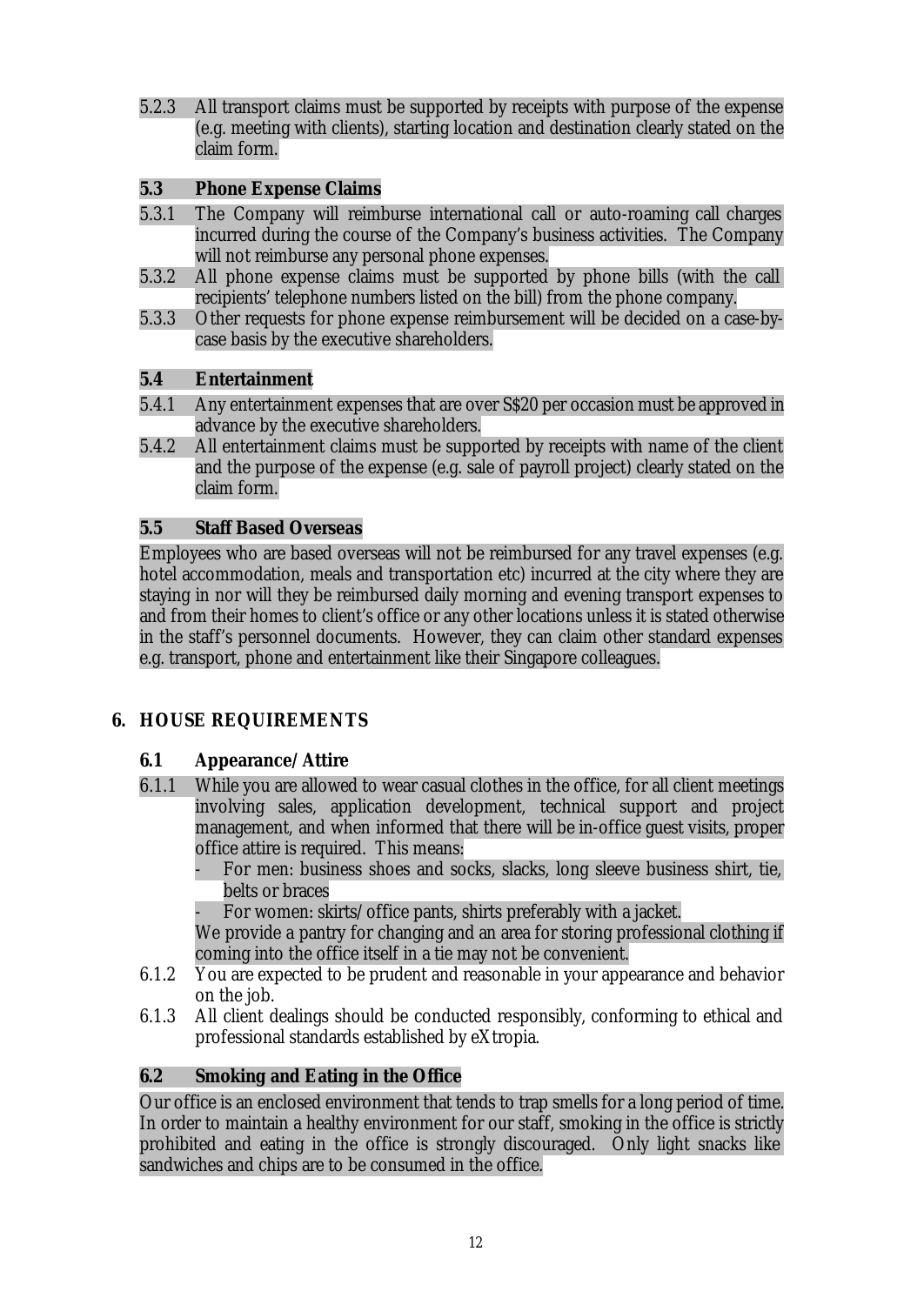# **6.3 Sign in, Sign Out**

- 6.3.1 Employees must use the intranet calendar or send an email to localstaff@eXtropia.com to inform your colleagues before leaving for any meeting held outside the Company's premises (where applicable). eXtropia will strictly enforce this ruling and you should be aware that year-end assessment may be affected should continuous disregard prevail.
- 6.3.2 If employees are caught in meetings out of the office at the end of the day, preventing timely return, then notification should be received by the office, of your intentions not to return that day. Otherwise, you shall be considered to be absent without leave.

# **6.4 Job Time Sheets**

Employees (especially those who are working on billable projects) are required to accurately fill out time sheets to carefully record the amount of time they have spent on each job or area. Time sheets are to be submitted every Monday of the following week. Late submission will adversely affect the timeliness of the accounting department and is not encouraged. It will slow down the monthly financial close of the Company's accounts.

# **6.5 Standard Operating Procedures (SOPs)**

All employees are required to read the SOPs that are related to their nature of work. As a general guidelines:

- 6.5.1 Developers Matrix and Creating Database SOPs.
- 6.5.2 Infrastructure all infrastructure related SOPs and the Matrix SOP
- 6.5.3 Project Managers Matrix SOP and Project Management Process and Training Manual.
- 6.5.4 Administrative Staff Human Resources, General Office Administration, Managing Finance of the Company and the Matrix SOPs. The Admin Assistant is not required to read the Matrix SOP.
- 6.5.5 Webmasters Banking Site, Community Development, Open Source, Website and the Matrix SOPs.
- 6.5.6 Business Development Matrix SOPs and BizDev & Sales Process & Training Manual.

# **6.6 Acceptance of Presents or Gifts**

You have an obligation not to jeopardize the Company's contracts or reputation. You are strongly advised against accepting any gifts or favours of value from other vendors or persons involved in negotiations of contracts or projects.

# **6.7 Personal Files**

Personal employee records and information are maintained in the strictest confidence by the Company. Each employee is responsible for keeping the Company notified with regards to any changes of address, telephone number, family status and/or any other relevant information.

# **6.8 Confidential Matters**

- 6.8.1 During employment with the Company, employees shall not disclose or discuss confidential matters pertaining to the business of eXtropia or the clients or partners of the same.
- 6.8.2 Prudence shall be used in conversations or correspondence when discussions relate to eXtropia staff, general business, existing or potential clients/partners.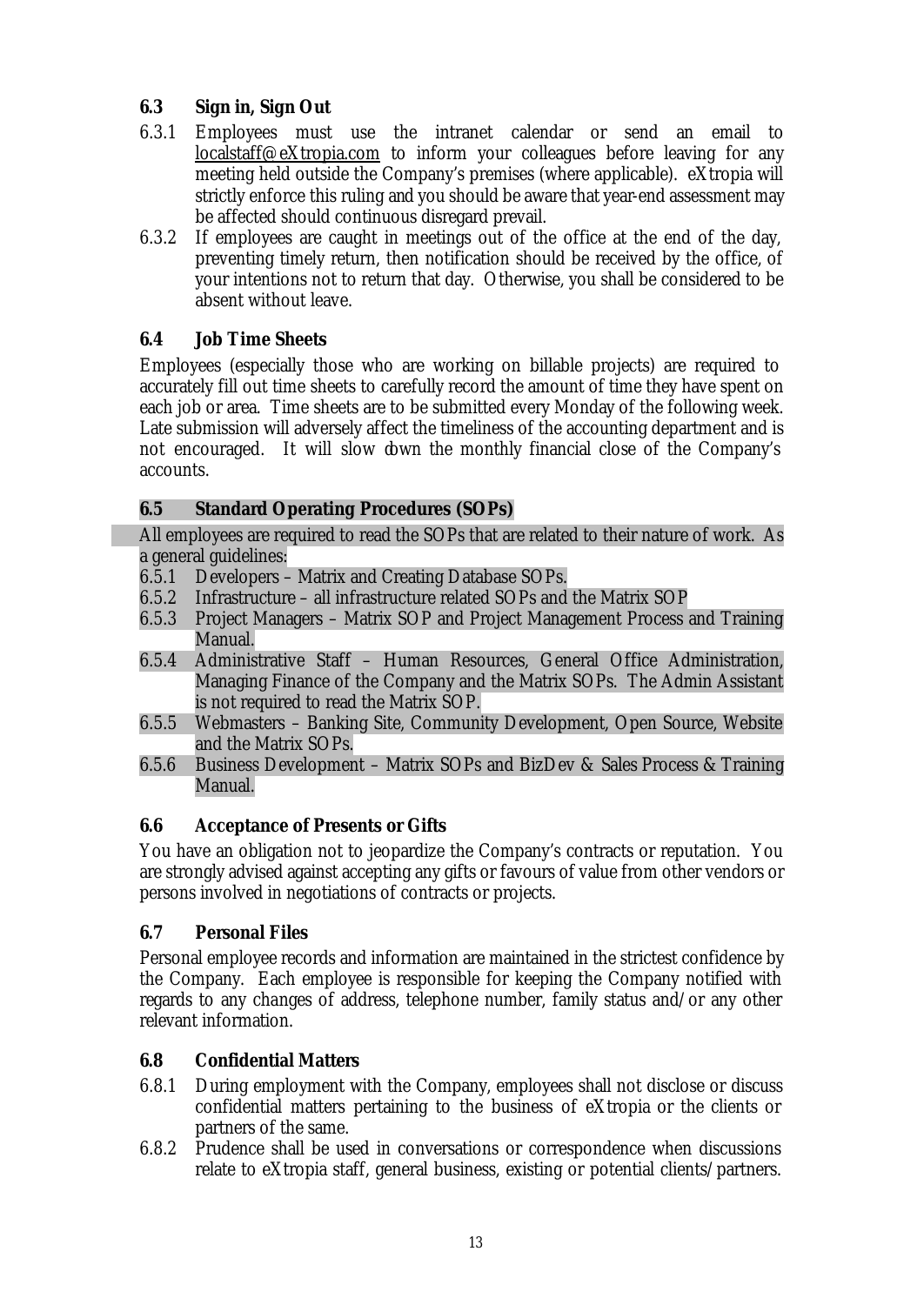The content of your employment letter shall remain totally confidential to each individual and shall not be disclosed to any other staff member.

- 6.8.3 The employee must act prudently in preserving confidentiality, for example, by not putting any printouts of proposals, project-related correspondences, work papers or any other confidential information into the recycled paper tray for reuse purposes.
- 6.8.4 All Confidential information like contracts, proposals, work papers, any project related correspondences and customer trade information etc should be locked in the responsible staff's pedestal before he/she leaves the office at the end of the day.

#### **6.9 Network and Internet Access, Virus and Pirated Software Policy**

Failure to observe any of the policies under this section could be grounds for suspension while pending for investigation, with or without pay subject to management's discretion, and/or immediate termination of your employment with the Company without notice.

#### **6.9.1 Network Access Policy**

You have been granted access to the eXtropia intranet network. The network gives you access to valuable and confidential information and data essential to the continued operations of the Company, and has been granted to you on the following conditions:

- 6.9.1.1 That you do not delete, move or change any files that are not directly created by you for the purposes of your work for eXtropia.
- 6.9.1.2 That you do not move or copy files out of the network drive except for presentation and proposal material necessary for the purposes of your work for eXtropia.
- 6.9.1.3 That if you suspect that you may have inadvertently affected the network in anyway, you will report this immediately to the systems administrator on duty so that he can make the necessary fixes.
- 6.9.1.4 That you do not transmit any confidential files to anyone who is not authorized to see them.
- 6.9.1.5 That you take all precautions to ensure that information you have taken from the network is kept in a safe and confidential manner.
- 6.9.1.6 That you will also take all precautions not to download files from any site, or open attachments from anyone without first ascertaining their origin, to ensure that you do not import viruses into the system.
- 6.9.1.7 That you understand that much of the information is to be kept strictly confidential- either the terms of a Non-Disclosure Agreement or a similar document. Such documents bind all employees and agents of eXtropia who have been granted access to the information. As such, the penalties and damages consequent on such a breach will also be attributable to the employee or agent who has caused or contributed to the breach of the terms, and who will be required to indemnify eXtropia for any contributory damages, if any.
- 6.9.1.8 That you use only the user ID and password given to you to access the network, and keep that strictly confidential (i.e. the ID and password should be kept safely so that it should not easily accessed by anyone other than yourself). The ID and password are not transferable. You should log out or "lock" your computer so that a password is needed to get back into it no matters how short you are going to be away from your workstation.
- 6.9.1.9 That you act and behave in a responsible manner that will not jeopardize the business, security and safety of eXtropia, its employees, clients and/or its partners.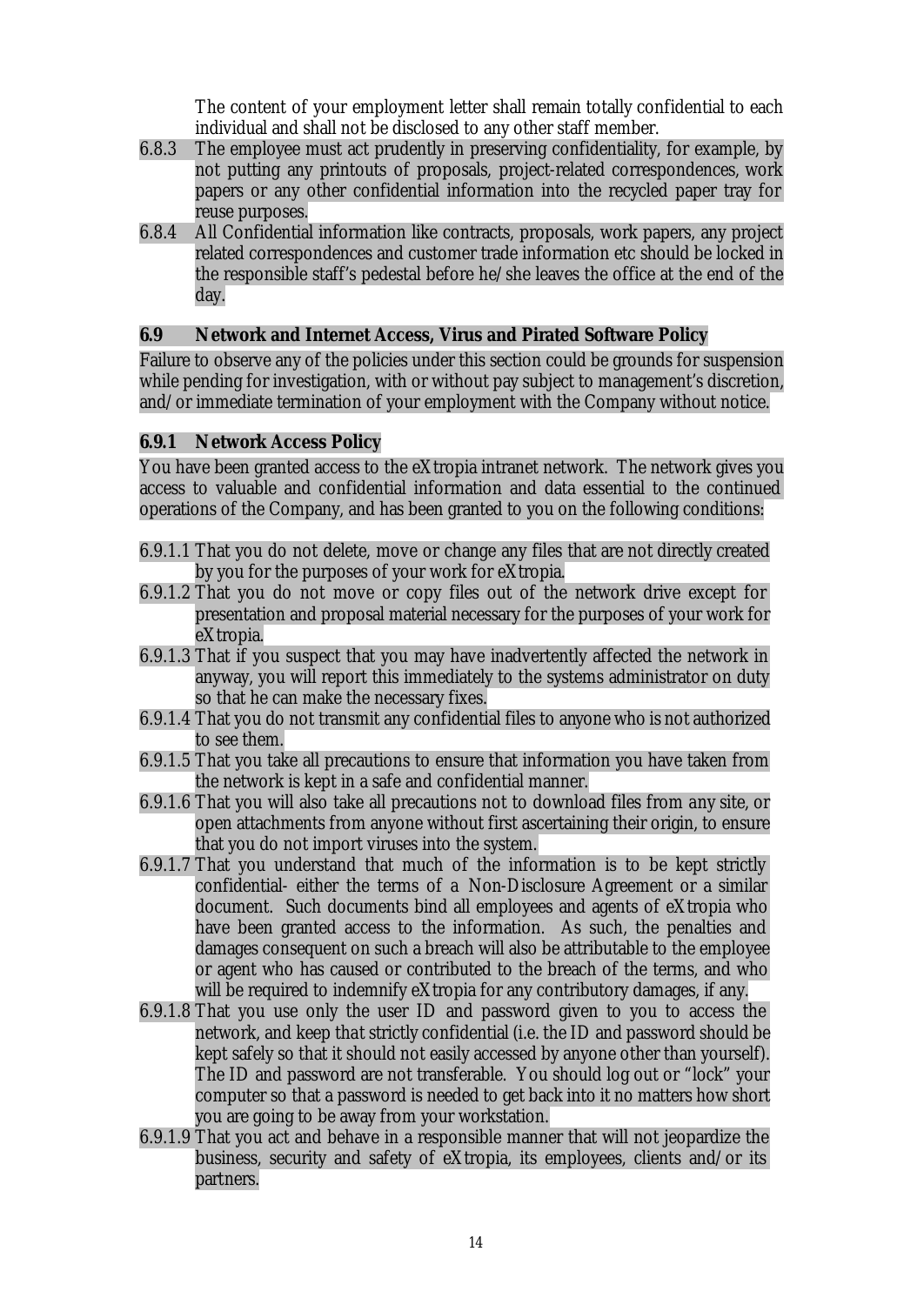6.9.1.10You are required to read and follow the Network Access Policy Standard Operating Procedure when it is written. A copy of the SOP will be available in the  $\Bbb N$ Bacchus $\D$ ata $\Adm$ inistration $\pmb{\text{loc}}$  directory of the Company's network for your reference by then.

#### **6.9.2 Internet Access Policy**

- 6.9.2.1 The office work environment is currently equipped with high-speed internet access which is intended to facilitate work efficiency. Surfing of any sites and usage of chat sites (e.g. ICQ or Yahoo messenger) must be strictly for workrelated matters only. Taking advantage of the facilities by surfing time-wasting or pornography sites at any time is strictly prohibited.
- 6.9.2.2 The use of the company email account is strictly for work only. Using the company email account for non-business activities especially sending spam emails, nasty emails or jokes is strictly prohibited as these emails may lead to unforeseen legal consequences to the Company.
- 6.9.2.3 Downloading huge files that are available through other means, conducting teleconferencing over the internet when a phone call would accomplish the same thing, and other practices that use up much of the bandwidth setup of the internet are strongly discouraged.
- 6.9.2.4 You are required to read and follow the Internet Access Policy Standard Operating Procedure when it is written. A copy of the SOP will be available in the  $\Delta\Delta\Administration\public\ doc\ director\ of\ the\ Company's$ network for your reference by then.

#### **6.9.3 Virus Policy**

The employee is responsible to take all necessary actions to make sure his/her computer is virus free. Below are some basic guidelines:

- 6.9.3.1 Do not open or install any file with an ".exe" extension or other attachment in an email that is not from a reliable source.
- 6.9.3.2 An anti-virus software has been installed on each employee's computer. The employee is required to update the virus definition of his/her anti-virus software as and when he/she is requested to do so. A full virus scan should be performed at least once a week. Auto-protect feature should be enabled at all time.
- 6.9.3.3 You are required to read and follow the Virus Policy Standard Operating Procedure written by the infrastructure team. A copy of the SOP can be found in the  $\Delta\Delta\Delta\$ dministration\public\_doc directory of the Company's network.

#### **6.9.4 Policy on Pirated Softwares**

- 6.9.4.1 Using pirated software is illegal. The use or distribution of pirated software within the office or within any computers being used for office work is strictly prohibited. Bringing any pirated software to the office is also prohibited. Using pirated software exposes the office to viruses, trojan horses, or worse. It is not difficult for software pirates to embed dangerous code into the pirated software that you then install. This dangerous code could allow those pirates access to the Company's most sensitive files.
- 6.9.4.2 Any discovery of unlicensed software on any computer in the office should be reported to the Human Resources (HR) Department immediately and the HR person-in-charge will inform the infrastructure team to remove the pirated software as soon as possible.
- 6.9.4.3 You are required to read and follow the Pirated Software Policy Standard Operating Procedure written by the infrastructure team. A copy of the SOP can